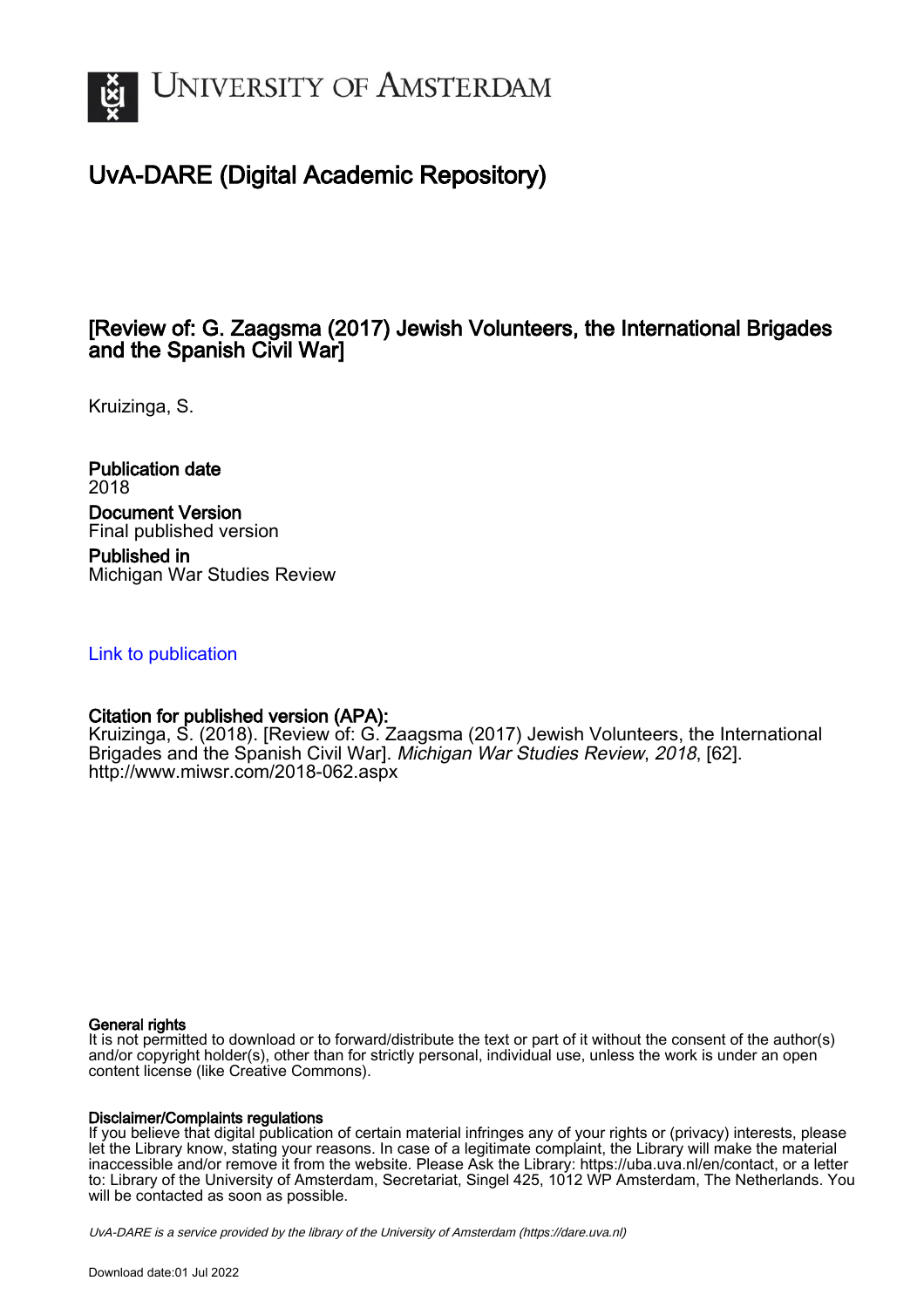

## **MICHIGAN WAR STUDIES REVIEW**

1

2018-062 26 July 2018

## *Jewish Volunteers, the International Brigades and the Spanish Civil War*

by Gerben Zaagsma.

MiWSR COM

New York: Bloomsbury, 2017. Pp. ix, 250. ISBN 978–1–4725–4725–1.

Review by Samuël Kruizinga, The University of Amsterdam (s.f.kruizinga@uva.nl)

"You are history. You are legend." With those words, Dolores Ibárruri—better known by her nom de guerre La Pasionara ("The Passionflower")—hailed the foreign volunteers who had fought for the Republic during the Spanish Civil War (1936–39) during their farewell parade through Barcelona (Oct. 1938).<sup>1</sup> Since then, the International Brigaders' history and legend have often been conflated or confused, complicating efforts to analyze their actual role in a seminal conflict of the twentieth century.<sup>2</sup> Jewish Volunteers, the International Brigades and the Spanish Civil War, by comparison, is a breath of fresh air, offering a (mostly) impressive analysis of the history, appropriation, and myth-making of Jews fighting in the International Brigades.

Supported by Benito Mussolini and, crucially, Adolf Hitler, Gen. Francisco Franco's military uprising assumed an importance disproportionate to the political future of Spain. Moreover, the Spanish Civil War was, in hindsight, a last, best chance to stop the advance of Fascism and Nazism in Europe. The history of the Jews in the International Brigades, the volunteer fighting force assembled to combat Franco, portrays them as having seen the writing on the wall in 1936 and, in a show of incredible but futile bravery, attempting to forestall the Holocaust.

In a speech delivered on the fiftieth anniversary of the Spanish Civil War, Israeli president Chaim Herzog praised these Jewish volunteers as key members of the first wave of resistance against the political forces that produced the Holocaust: they had "used their bodies as a dam against a wave of evil" (146), foreshadowing the fighting spirit of Israel. Their lionization also firmly rebutted those who, like Hannah Arendt,<sup>3</sup> "bemoaned the relative scarcity of Jewish armed resistance" (122) to the Nazis.

Historian Gerben Zaagsma (Univ. of Luxembourg) now argues that framing Jews' participation in the International Brigades as *Jewish resistance* to Nazism is highly problematic, even though many of them continued to fight Fascism during World War II:

even if one allows for the possibility that individual volunteers had a clear premonition about Nazi Germany's future extermination policies, and assumes their act of volunteering was predicated upon that premonition, one cannot conclude that a singular category of Jewish volunteers fought in Spain as *Jews* with a clear *Jewish* motivation. (28)

Interestingly, the author does not discuss why the titular "Jewish volunteers" joined up for the International Brigades, but instead explores "how a particular set of Jewish military experiences,

<sup>1.</sup> Robert Stradling, *History and Legend: Writing the International Brigades* (Cardiff: U Wales Pr, 2003) vii.

<sup>2.</sup> See, e.g. Tony Judt, "Rehearsal for Evil," *New Republic* 225.11 (2001) 29–35; Helen Graham, "Spain Betrayed? The New Historical McCarthyism," *Science & Society* 68 (2004) 364–69; and Richard Baxell, "Myths of the International Brigades," *Bulletin of Spanish Studies* 91 (2014) 11–24.

<sup>3.</sup> *Eichmann in Jerusalem: A Report on the Banality of Evil* (NY: Viking, 1963).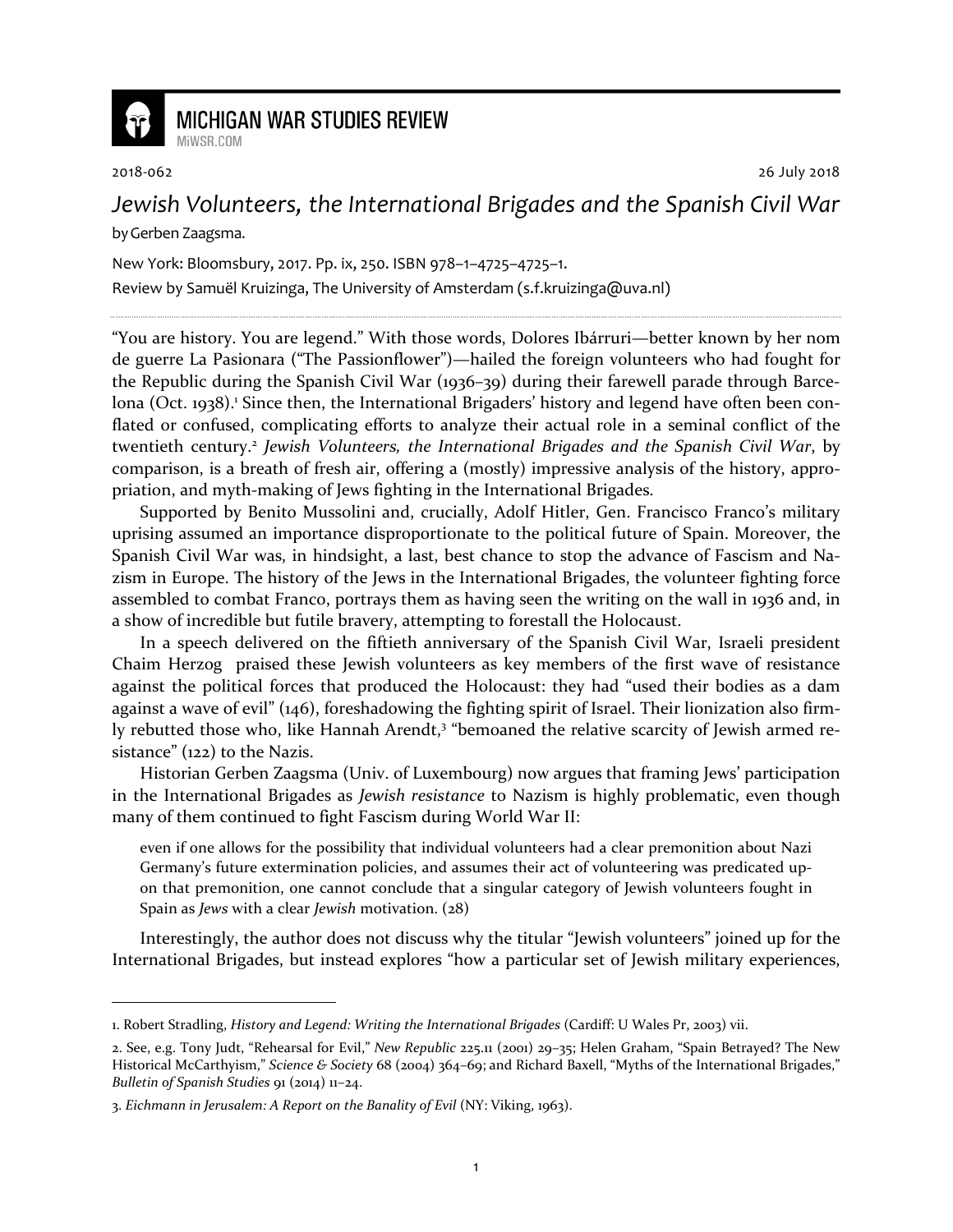both actual and remembered, became an expression of processes of emancipation and validation" (2–3). He is more concerned to explain how and why political actors—from Jewish communists in Paris to former International Brigaders in communist Poland and American members of the Abraham Lincoln Brigade Association (an organization for American veterans)—stressed that Jews fought with a specific *Jewish* motivation or consciousness.

Jews from various countries did, of course, join the International Brigades, although we cannot know for sure how many did so. Some have suggested that Jews were overrepresented in the Brigades, that is, more served in each national contingent than there were Jews in their country of origin. But Zaagsma maintains that such (unprovable) arithmetic overlooks the fact that Jews were overrepresented among the communist majority of the International Brigaders. Though Jews fought in various Spanish units on many fronts, historians seeking a specific *Jewish* experience have focused on the 13th International Brigade's "Botwin Company," named for the Polish Jewish communist Naftali Botwin (1907–25), whom the Polish Government executed after he shot an undercover police informant in the underground Polish communist party.

All this suggests a groundswell of support for discrete Jewish units and a Jewish identity within the Brigades, regardless of their home countries. But Zaagsma argues convincingly that ideas of distinct Jewish units chiefly reflected the propaganda efforts of Jewish communists in Paris. They hoped that a specifically Jewish unit could be used to mobilize support for Spain and, more generally, for the communist Popular Front tactics among Jewish communists. In a broader context, the author contends, publicizing Jewish fighting prowess could help negate the age-old stereotype of Jewish cowardice, while showing Jewish immigrants in Paris and other communists that Jews, irrespective of national origin, were fighting for Spain and the Popular Front just like Frenchmen.

This message resonated strongly on the eve of the Spanish Civil War, when ca. 90,000–150,000 Jewish Parisians were recent or second-generation immigrants from Poland and elsewhere in Central and Eastern Europe. This was a population faced with growing xenophobia and antisemitism, workplace discrimination, and fear (among the undocumented) of being sent back to their countries of origin. Even the French Communist Party seemed to ride the tide of populism—its secretary general, Maurice Thorez, (seemingly) adopted the populist slogan "France aux Français" (France for the French) in September 1937. In that environment, Jewish communists wanted both to show that Jews were doing their part as bravely as other International Brigaders, and to convince Parisian Jews not to tolerate discrimination.

The second half of *The Jewish Volunteers* skips the Second World War and, curiously, the period of the Molotov-Ribbentrop Pact, which put Jewish communists in an impossible position visà-vis Nazi Germany. Instead its focus is on post-1945 appropriations of the Botwin Company, which, although it comprised only a small number of Jewish volunteers, came to represent *all* Jews, now seen as having served *as Jews*, not (hyphenated) Frenchmen, exiled Poles, or communists. Divorced from its actual historic context, the Botwin Company was made to symbolize Jewish heroism in order to counter criticisms that Jews had gone to the gas chambers like "sheep to the slaughter" (161). The new narrative credited their efforts and sacrifices with begetting Jewish resistance during the Holocaust and ultimately the state of Israel.

Gerben Zaagsma has persuasively debunked many of the myths surrounding the Botwin Company and revealed the drawbacks of ignoring historical context and a teleological view of the role of Jews in the Brigades. One wishes he had compared various attempts to appropriate Jews' roles in the International Brigades with the testimony of Jews at the fronts around Madrid and elsewhere in Spain. His research, understandably, concentrates on the French-Jewish experience, but at the expense of opening other perspectives on activities of European Jews in the Brigades